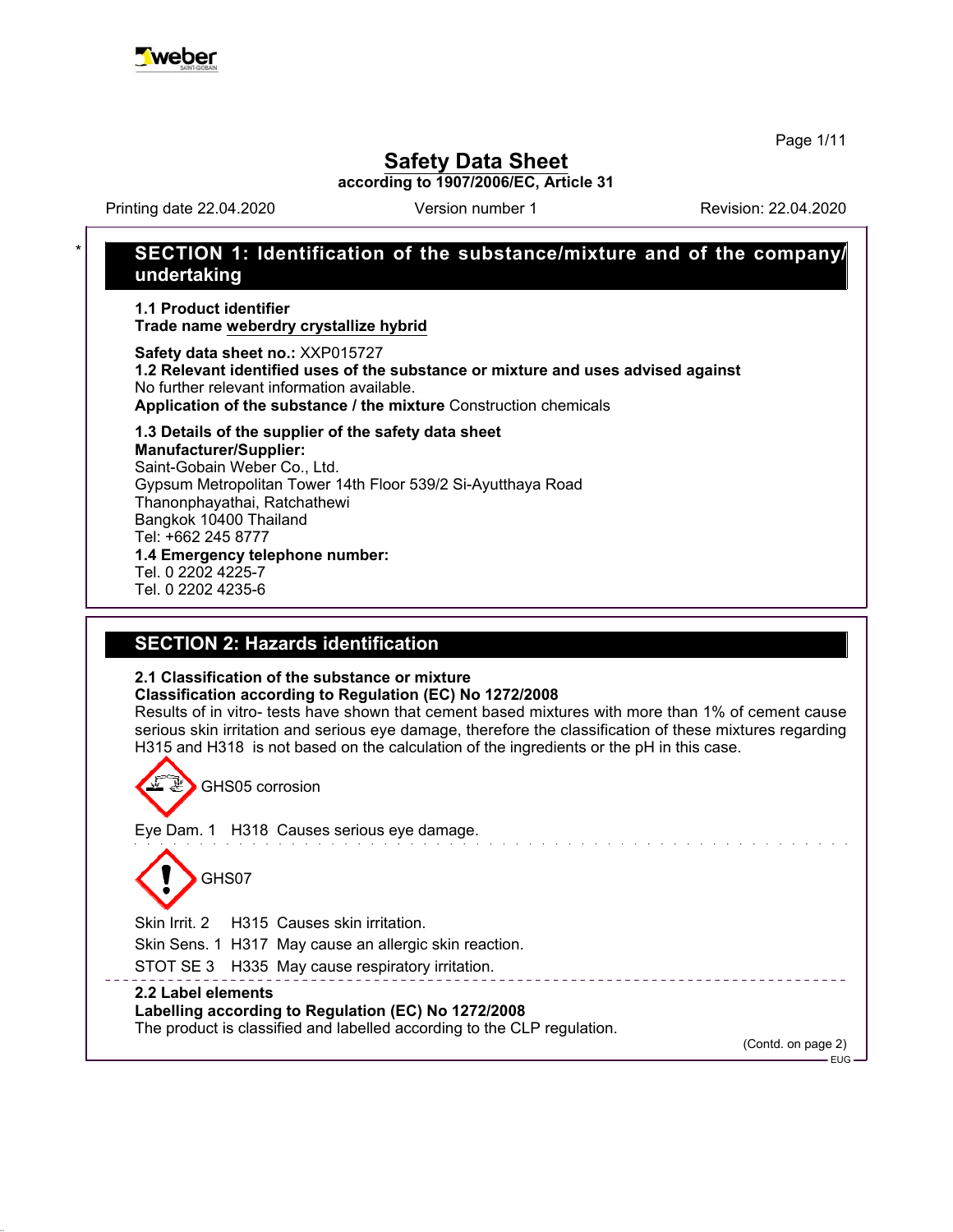

Page 2/11

## **Safety Data Sheet according to 1907/2006/EC, Article 31**

Printing date 22.04.2020 **Revision: 22.04.2020** Version number 1 Revision: 22.04.2020

**Trade name weberdry crystallize hybrid**

(Contd. of page 1) **Hazard pictograms** GHS05 GHS07 **Signal word** Danger **Hazard-determining components of labelling:** cement portland, grey calcium dihydroxide **Hazard statements** H315 Causes skin irritation. H318 Causes serious eye damage. H317 May cause an allergic skin reaction. H335 May cause respiratory irritation. **Precautionary statements** P101 If medical advice is needed, have product container or label at hand.<br>P102 Keep out of reach of children. Keep out of reach of children. P103 Read label before use. P280 Wear protective gloves/protective clothing/eye protection/face protection. P302+P352 IF ON SKIN: Wash with plenty of water. P305+P351+P338 IF IN EYES: Rinse cautiously with water for several minutes. Remove contact lenses, if present and easy to do. Continue rinsing. P310 Immediately call a POISON CENTER/doctor. P362 Take off contaminated clothing. P501 Dispose of contents/container in accordance with local/regional/national/ international regulations. **2.3 Other hazards** The product contains silica sand with less than 1% of fine fraction and therefore is not classified as hazardous; however, pay attention when handling and follow the indications relating to personal protective equipment. **Results of PBT and vPvB assessment**

**PBT:** Does not contain PBT substances.

**vPvB:** Does not contain vPvB substances.

## **SECTION 3: Composition/information on ingredients**

**3.2 Chemical characterisation: Mixtures**

**Description:** Mixture of substances listed below with non hazardous additions.

| Dangerous components: |                                                                                  |                    |
|-----------------------|----------------------------------------------------------------------------------|--------------------|
| CAS: 65997-15-1       | cement portland, grey                                                            | 25-50%             |
| EINECS: 266-043-4     | Eye Dam. 1, H318; O Skin Irrit. 2, H315; Skin Sens. 1,<br> H317: STOT SE 3. H335 |                    |
|                       | Specific concentration limits: Skin Irrit. 2; H315: $C \ge 1$ %                  |                    |
|                       | Eye Dam. 1; H318: $C \ge 1$ %                                                    |                    |
|                       |                                                                                  | (Contd. on page 3) |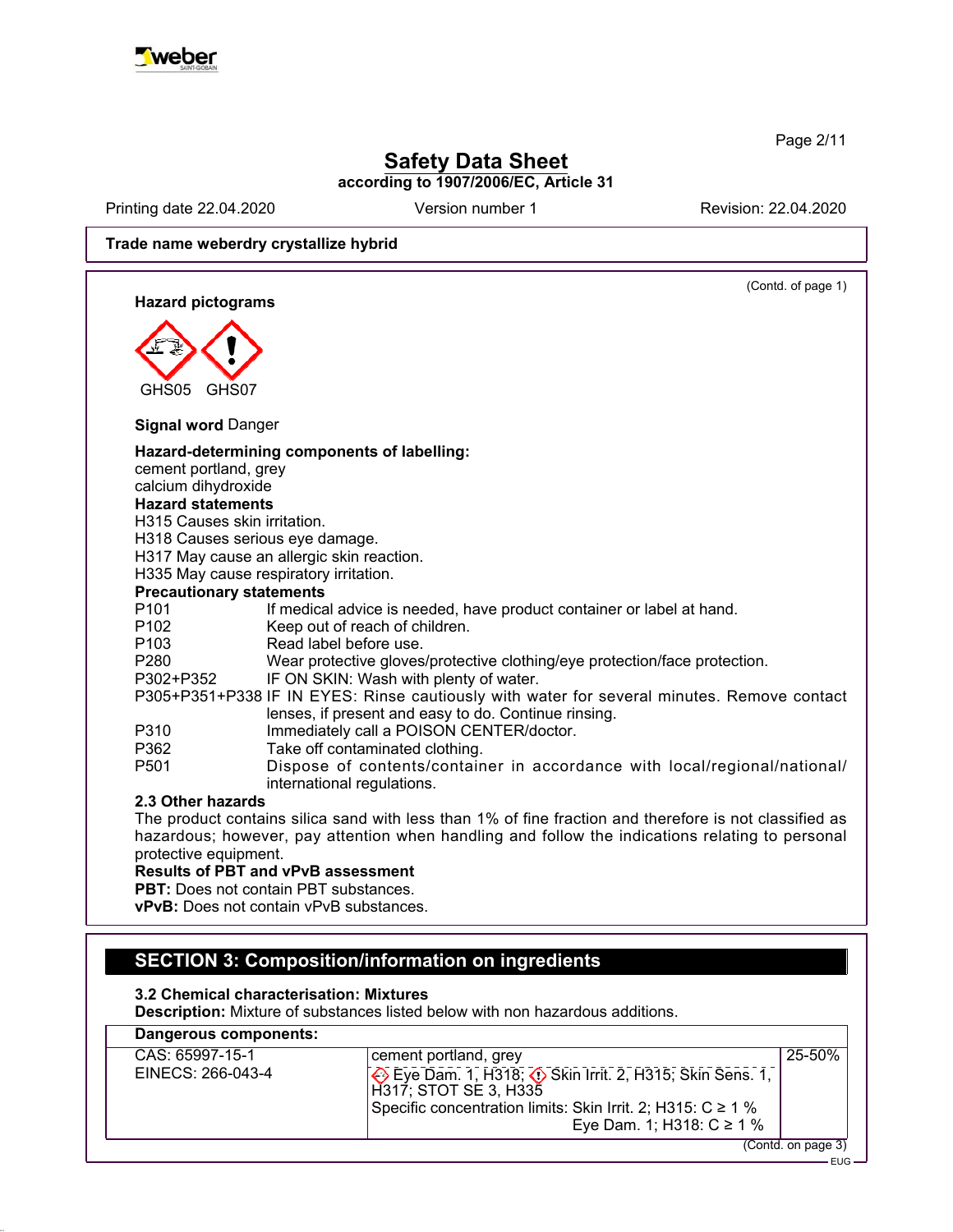

Page 3/11

# **Safety Data Sheet**

**according to 1907/2006/EC, Article 31**

Printing date 22.04.2020 **Revision: 22.04.2020** Version number 1 Revision: 22.04.2020

## **Trade name weberdry crystallize hybrid**

|                                       |                                                                | (Contd. of page 2) |
|---------------------------------------|----------------------------------------------------------------|--------------------|
| CAS: 14808-60-7                       | Siliciumdioxide (Quartz sand)                                  | 25-50%             |
| EINECS: 238-878-4                     | substance with a Community workplace exposure limit            |                    |
| $CAS: 497-19-8$                       | sodium carbonate                                               | $5-10%$            |
| EINECS: 207-838-8                     | $\Diamond$ Eye Irrit. 2, H319                                  |                    |
| Index number: 011-005-00-2            |                                                                |                    |
| CAS: 1305-62-0                        | calcium dihydroxide                                            | $1 - 2%$           |
| EINECS: 215-137-3                     | Eye Dam. 1, H318; $\circled{}$ Skin Irrit. 2, H315; STOT SE 3, |                    |
| Reg.nr.: 01-2119475151-45-xxxx   H335 |                                                                |                    |

**SVHC** Void

### **Additional information**

The product contains silica sand composed of quartz (crystalline silica) with a fine fraction below 1%. The respirable fraction has an occupational exposure limit value (cf. section 8).

For the wording of the listed hazard phrases refer to section 16.

## **SECTION 4: First aid measures**

### **4.1 Description of first aid measures**

### **General information**

Immediately remove any clothing soiled by the product.

Remove the victim immediately from the danger area. If the patient is unwell consult a doctor and present this data sheet.

### **After inhalation**

Supply fresh air and to be sure call for a doctor.

In case of unconsciousness place patient stably in side position for transportation.

### **After skin contact**

Immediately wash with water and soap and rinse thoroughly.

If skin irritation continues, consult a doctor.

### **After eye contact**

Rinse opened eye for several minutes under running water. Then consult doctor. Rinse liquid should be tempered (20-30°C).

**After swallowing** If symptoms persist consult a doctor.

**4.2 Most important symptoms and effects, both acute and delayed**

No further relevant information available.

**4.3 Indication of any immediate medical attention and special treatment needed**

If swallowed, gastric irrigation with added, activated carbon.

## **SECTION 5: Firefighting measures**

### **5.1 Extinguishing media**

### **Suitable extinguishing agents**

CO2, powder or water spray. Fight larger fires with water spray or alcohol resistant foam.

**5.2 Special hazards arising from the substance or mixture**

No further relevant information available.

(Contd. on page 4)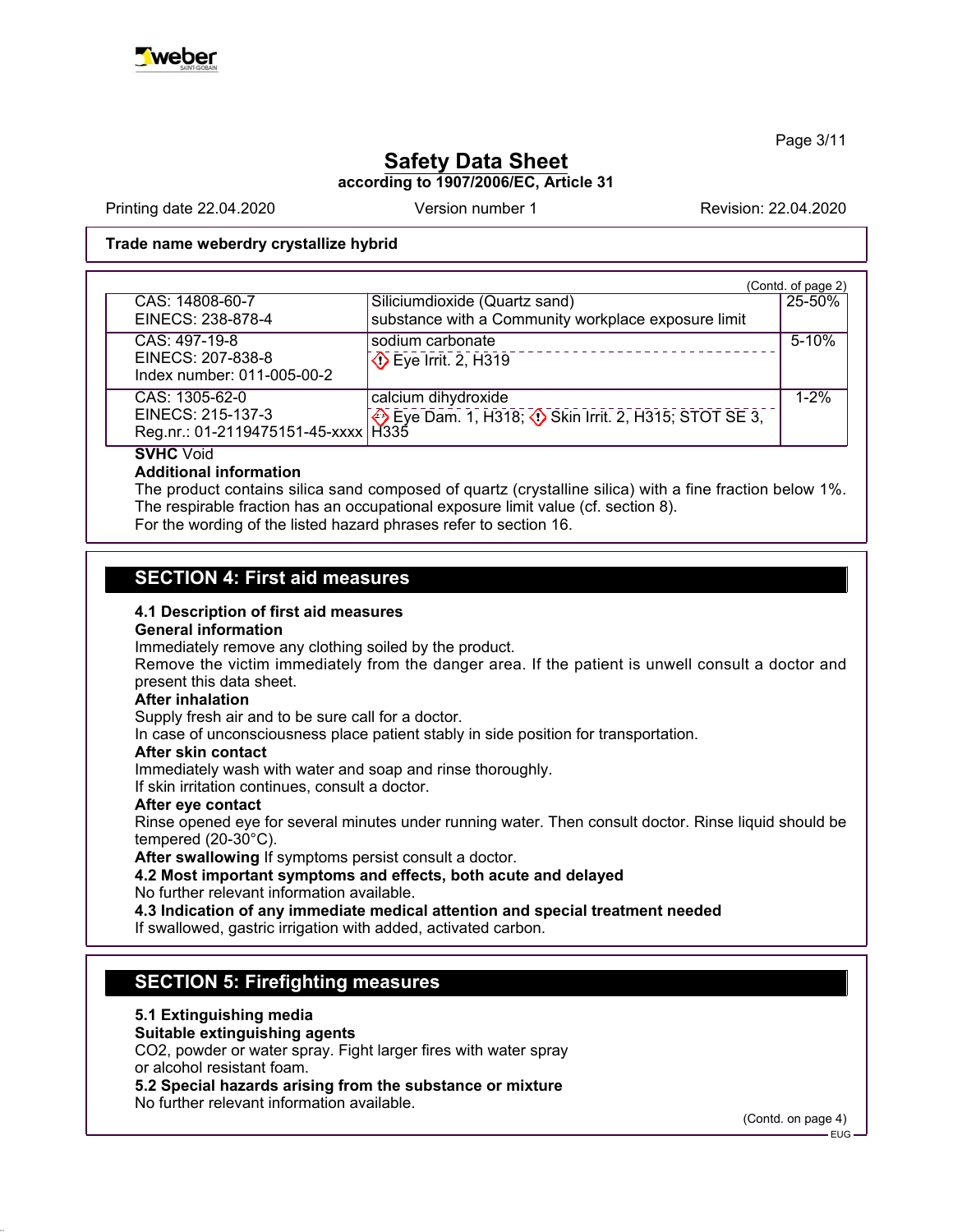

Page 4/11

## **Safety Data Sheet**

**according to 1907/2006/EC, Article 31**

Printing date 22.04.2020 **Revision: 22.04.2020** Version number 1 Revision: 22.04.2020

(Contd. of page 3)

## **Trade name weberdry crystallize hybrid**

### **5.3 Advice for firefighters**

**Protective equipment:** Wear self-contained respiratory protective device.

## **SECTION 6: Accidental release measures**

**6.1 Personal precautions, protective equipment and emergency procedures** Wear protective equipment. Keep unprotected persons away. Ensure adequate ventilation. Avoid formation of dust. **6.2 Environmental precautions:** Prevent seepage into sewage system, workpits and cellars. **6.3 Methods and material for containment and cleaning up:** Use neutralising agent. Dispose of contaminated material as waste according to item 13. Ensure adequate ventilation. Pick up mechanically. **6.4 Reference to other sections** See Section 7 for information on safe handling

See Section 8 for information on personal protection equipment.

See Section 13 for disposal information.

## **SECTION 7: Handling and storage**

## **7.1 Precautions for safe handling**

Thorough dedusting. Keep receptacles tightly sealed. Provide suction extractors if dust is formed. Ensure good ventilation/exhaustion at the workplace. **Information about fire - and explosion protection:** No special measures required.

**7.2 Conditions for safe storage, including any incompatibilities Storage Requirements to be met by storerooms and receptacles:** Store only in unopened original receptacles. **Information about storage in one common storage facility:** Store away from foodstuffs. Store away from water. **Further information about storage conditions:** Protect from humidity and water. **7.3 Specific end use(s)** No further relevant information available.

## **SECTION 8: Exposure controls/personal protection**

**Additional information about design of technical facilities:** No further data; see item 7.

(Contd. on page 5) EUG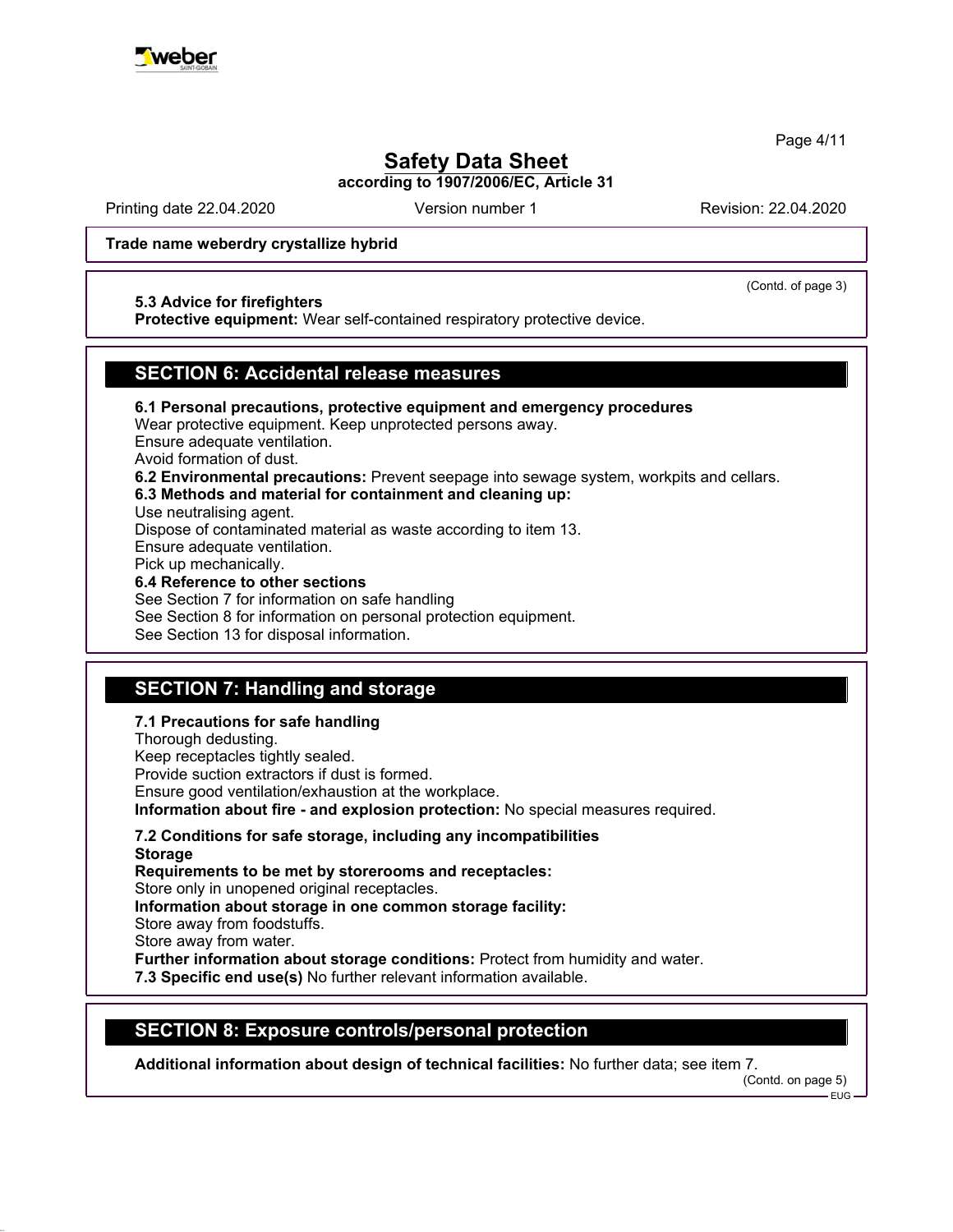

Page 5/11

# **Safety Data Sheet**

**according to 1907/2006/EC, Article 31**

Printing date 22.04.2020 **Revision: 22.04.2020** Version number 1

**Trade name weberdry crystallize hybrid**

|                                        | (Contd. of page 4)                                                                            |
|----------------------------------------|-----------------------------------------------------------------------------------------------|
| 8.1 Control parameters                 | Ingredients with limit values that require monitoring at the workplace:                       |
| <b>DNELs</b>                           |                                                                                               |
| CAS: 1305-62-0 calcium dihydroxide     |                                                                                               |
|                                        | Inhalative   Derived No Effect Level   1 mg/m <sup>3</sup> (consumer local long term value)   |
|                                        | 4 mg/m <sup>3</sup> (consumer local short term value)                                         |
| <b>PNECs</b>                           |                                                                                               |
| CAS: 1305-62-0 calcium dihydroxide     |                                                                                               |
|                                        | Predicted No Effect Concentration   0.49 mg/l (fresh water rating factor)                     |
|                                        | 1.08 mg/l (soil/groundwater)                                                                  |
| <b>CAS No. Designation of material</b> | $\overline{\frac{9}{6}}$<br><b>Type</b><br><b>Value Unit</b>                                  |
| CAS: 65997-15-1 cement portland, grey  |                                                                                               |
| <b>AGW</b> (Germany)                   | Long-term value: 5 E mg/m <sup>3</sup><br><b>DFG</b>                                          |
| LEP (Spain)                            | Long-term value: 4 mg/m <sup>3</sup><br>fracción respirable: e, d                             |
| TWA (Italy)                            | Long-term value: 1 mg/m <sup>3</sup><br>$(e, j)$ , A4                                         |
| VLE (Portugal)                         | Long-term value: 1 mg/m <sup>3</sup><br>Fração resp.; A4, função pulm., sintomas resp., asma  |
| HTP (Finland)                          | Long-term value: 5* 1** mg/m <sup>3</sup><br>*hengittyvä/inhalerbart, **alveolijae/respirabel |
|                                        | CAS: 14808-60-7 Siliciumdioxide (Quartz sand)                                                 |
|                                        | BOELV (European Union) Long-term value: 0.1* mg/m <sup>3</sup><br>*respirable fraction        |
| MAK (Germany)                          | alveolengängige Fraktion                                                                      |
| GV (Denmark)                           | Long-term value: 0.3* 0.1** mg/m <sup>3</sup><br>*total;**total, respirabel, K                |
| LEP (Spain)                            | Long-term value: 0.05 mg/m <sup>3</sup><br>*Fracción resp:n,d,y                               |
| TWA (Italy)                            | Long-term value: 0.025 mg/m <sup>3</sup><br>A2 (r)                                            |
| VLE (Portugal)                         | Long-term value: 0.025 mg/m <sup>3</sup><br>Resp.; A2; fibrose pulmonar; cancro do pulmão     |
| OEL (Sweden)                           | Long-term value: 0.1 mg/m <sup>3</sup><br>C, M, respirabel fraktion                           |
| HTP (Finland)                          | Long-term value: 0.05 mg/m <sup>3</sup><br>alveolijae                                         |
|                                        | (Contd. on page 6)                                                                            |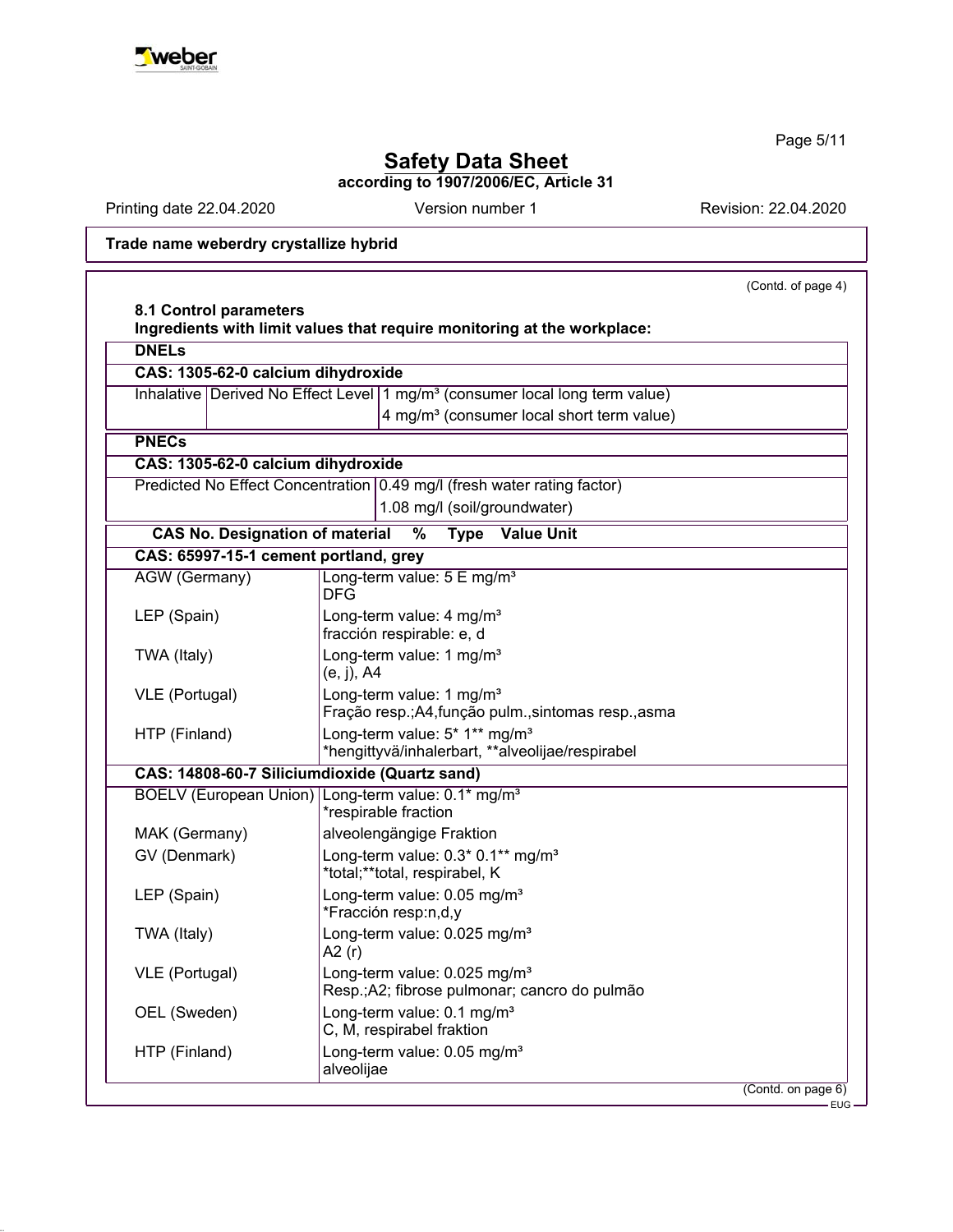

Page 6/11

# **Safety Data Sheet**

**according to 1907/2006/EC, Article 31**

Printing date 22.04.2020 **Revision: 22.04.2020** Version number 1

**Trade name weberdry crystallize hybrid**

|                                                                                                                                                                                                                                                                                                            | (Contd. of page 5)<br>CAS: 1305-62-0 calcium dihydroxide                                                                                                                                                                                                                                                                                                                            |  |
|------------------------------------------------------------------------------------------------------------------------------------------------------------------------------------------------------------------------------------------------------------------------------------------------------------|-------------------------------------------------------------------------------------------------------------------------------------------------------------------------------------------------------------------------------------------------------------------------------------------------------------------------------------------------------------------------------------|--|
| <b>IOELV (European Union)</b>                                                                                                                                                                                                                                                                              | Short-term value: 4 mg/m <sup>3</sup><br>Long-term value: 1 mg/m <sup>3</sup><br>Respirable fraction                                                                                                                                                                                                                                                                                |  |
| AGW (Germany)                                                                                                                                                                                                                                                                                              | Long-term value: 1E mg/m <sup>3</sup><br>2(I); Y, EU, DFG                                                                                                                                                                                                                                                                                                                           |  |
| GV (Denmark)                                                                                                                                                                                                                                                                                               | Long-term value: 5 1* mg/m <sup>3</sup><br>E; *respirabel fraktion                                                                                                                                                                                                                                                                                                                  |  |
| LEP (Spain)                                                                                                                                                                                                                                                                                                | Long-term value: 4 mg/m <sup>3</sup> , 1 ppm<br>fracción resp., VLI, d                                                                                                                                                                                                                                                                                                              |  |
| TWA (Italy)                                                                                                                                                                                                                                                                                                | Long-term value: 5 mg/m <sup>3</sup>                                                                                                                                                                                                                                                                                                                                                |  |
| VLE (Portugal)                                                                                                                                                                                                                                                                                             | Long-term value: 5 mg/m <sup>3</sup><br>Irritação ocular, do TRS, cutânea                                                                                                                                                                                                                                                                                                           |  |
| OEL (Sweden)                                                                                                                                                                                                                                                                                               | Short-term value: 4 mg/m <sup>3</sup><br>Long-term value: 1 mg/m <sup>3</sup>                                                                                                                                                                                                                                                                                                       |  |
| HTP (Finland)                                                                                                                                                                                                                                                                                              | Short-term value: 4 mg/m <sup>3</sup><br>Long-term value: 1 mg/m <sup>3</sup>                                                                                                                                                                                                                                                                                                       |  |
|                                                                                                                                                                                                                                                                                                            |                                                                                                                                                                                                                                                                                                                                                                                     |  |
| Quartz respirable dust $(< 5 \mu m)$ : 0,15 mg/m <sup>3</sup>                                                                                                                                                                                                                                              | Additional Occupational Exposure Limit Values for possible hazards during processing:                                                                                                                                                                                                                                                                                               |  |
| 8.2 Exposure controls<br>Personal protective equipment:<br><b>General protective and hygienic measures:</b><br>Keep away from foodstuffs, beverages and feed.<br>Wash hands before breaks and at the end of work.<br>Avoid contact with the eyes and skin.<br><b>Respiratory protection:</b><br>Filter P2. | The usual precautionary measures are to be adhered to when handling chemicals.<br>Immediately remove all soiled and contaminated clothing.<br>Use a moisturising skin cream after processing the product.<br>In case of brief exposure or low pollution use respiratory filter device.<br>In case of intensive or longer exposure use self-contained respiratory protective device. |  |
| Protection of hands: Protective gloves.<br><b>Material of gloves</b>                                                                                                                                                                                                                                       |                                                                                                                                                                                                                                                                                                                                                                                     |  |
| Nitrile rubber, NBR                                                                                                                                                                                                                                                                                        |                                                                                                                                                                                                                                                                                                                                                                                     |  |
| Rubber gloves<br>Eye protection: Tightly sealed goggles                                                                                                                                                                                                                                                    |                                                                                                                                                                                                                                                                                                                                                                                     |  |

(Contd. on page 7)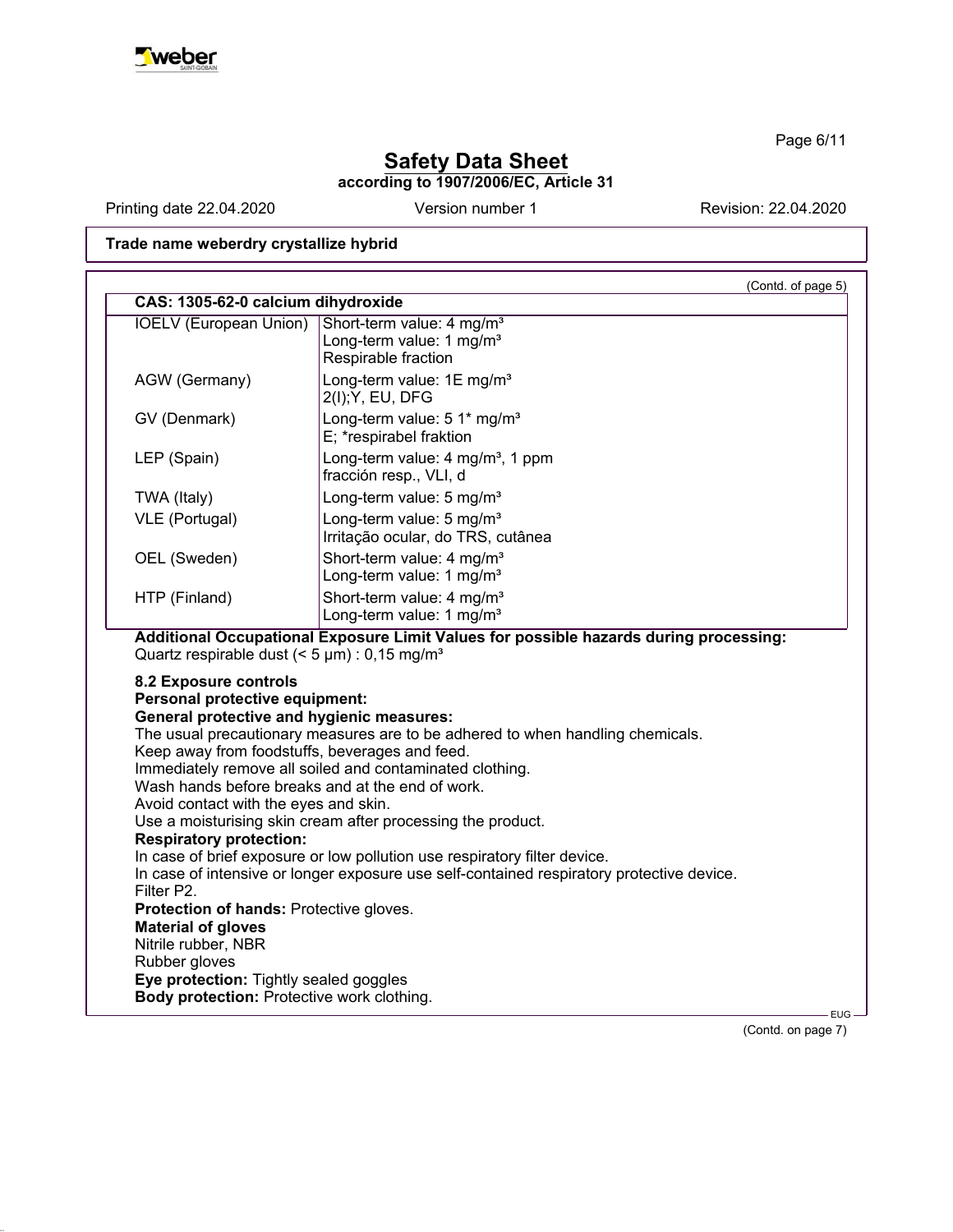

Page 7/11

# **Safety Data Sheet**

**according to 1907/2006/EC, Article 31**

Printing date 22.04.2020 Version number 1 Revision: 22.04.2020

**Trade name weberdry crystallize hybrid**

(Contd. of page 6)

EUG

| <b>SECTION 9: Physical and chemical properties</b>        |                                               |
|-----------------------------------------------------------|-----------------------------------------------|
| 9.1 Information on basic physical and chemical properties |                                               |
| <b>General Information</b>                                |                                               |
| Appearance:                                               |                                               |
| Form:<br>Colour:                                          | Powder                                        |
| Odour:                                                    | Grey<br>Uncharacteristic.                     |
| <b>Odour threshold:</b>                                   | Not determined.                               |
| pH-value:                                                 | Not applicable.                               |
| <b>Change in condition</b>                                |                                               |
| <b>Melting point/freezing point:</b>                      | Undetermined.                                 |
| Initial boiling point and boiling range:                  | Undetermined.                                 |
| Flash point:                                              | Not applicable                                |
| Flammability (solid, gas):                                | Product is not flammable.                     |
| Ignition temperature:                                     | Not determined.                               |
| <b>Decomposition temperature:</b>                         | Not determined.                               |
| Auto-ignition temperature:                                | Product is not selfigniting.                  |
| <b>Explosive properties:</b>                              | Product does not present an explosion hazard. |
| <b>Explosion limits:</b>                                  |                                               |
| Lower:                                                    | Not determined.                               |
| Upper:                                                    | Not determined.                               |
| <b>Oxidising properties</b>                               | Not determined.                               |
| Vapour pressure:                                          | Not applicable.                               |
| <b>Density:</b>                                           | 1.1-1.3 $g/cm3$                               |
| <b>Relative density</b>                                   | Not determined.                               |
| <b>Vapour density</b>                                     | Not applicable.                               |
| <b>Evaporation rate</b>                                   | Not applicable.                               |
| Solubility in / Miscibility with                          |                                               |
| Water:                                                    | Hardens when in contact with water.           |
| Segregation coefficient (n-octanol/water) log             |                                               |
| Pow:                                                      | Not determined.                               |
| <b>Viscosity:</b>                                         |                                               |
| dynamic:                                                  | Not applicable.                               |
| kinematic:                                                | Not applicable.                               |
| <b>Solvent content:</b>                                   |                                               |
| Water:                                                    | 0.0%                                          |
| <b>EU-VOC (%)</b><br>EU-VOC (g/L)                         | 0.00%<br>$-0.0$ g/l                           |
|                                                           | (Contd. on page 8)                            |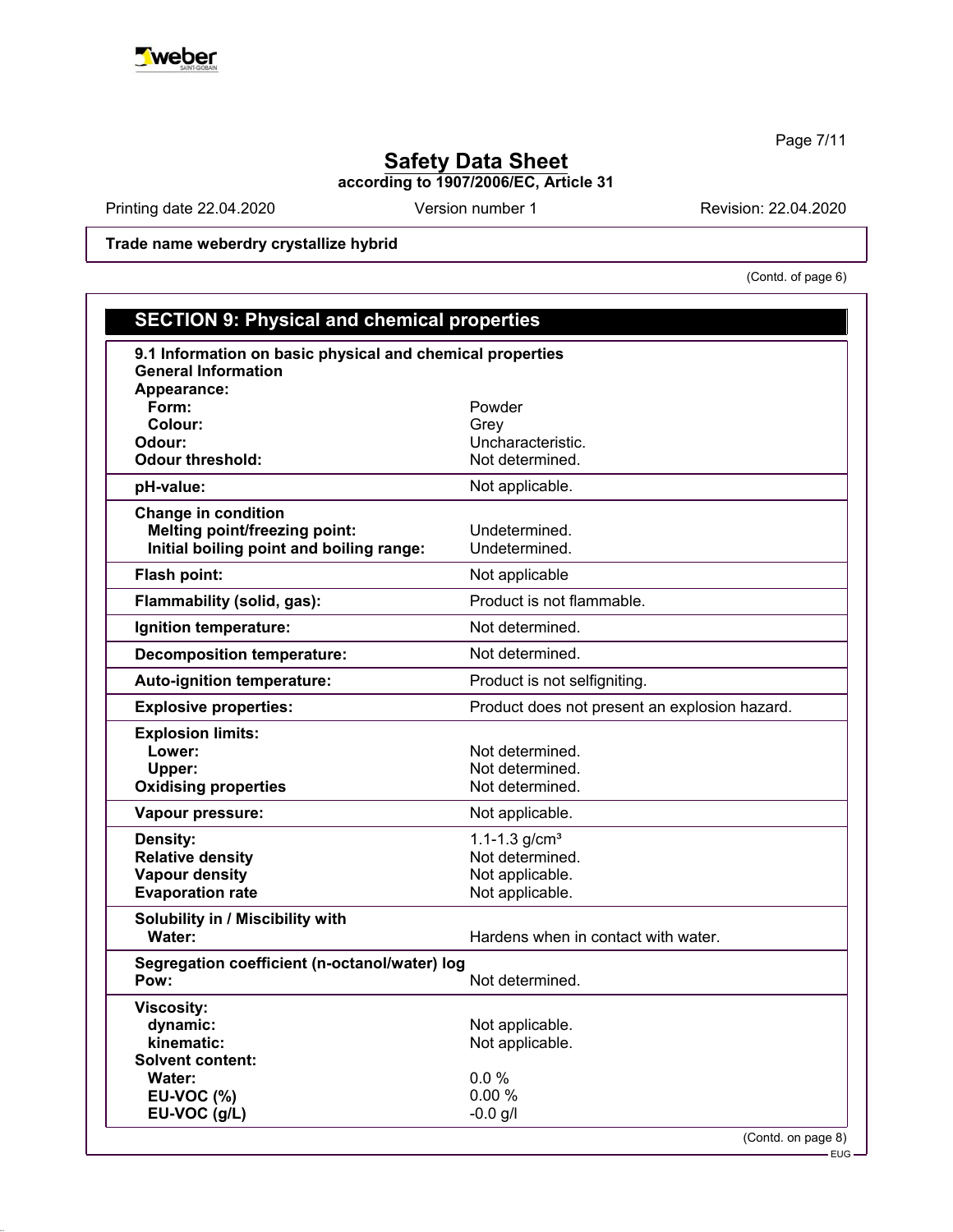

Page 8/11

# **Safety Data Sheet**

**according to 1907/2006/EC, Article 31**

Printing date 22.04.2020 **Revision: 22.04.2020** Version number 1 Revision: 22.04.2020

**Trade name weberdry crystallize hybrid**

(Contd. of page 7)

**Solids content:** 100.0 %

**9.2 Other information** No further relevant information available.

## **SECTION 10: Stability and reactivity**

**10.1 Reactivity** No further relevant information available.

**10.2 Chemical stability** Stable at recommended storage conditions

**Thermal decomposition / Conditions to be avoided:**

No decomposition if used according to specifications.

**10.3 Possibility of hazardous reactions**

Reacts with water

Reacts with acids

**10.4 Conditions to avoid** No further relevant information available.

**10.5 Incompatible materials:** No further relevant information available.

**10.6 Hazardous decomposition products:** No dangerous decomposition products known.

## **SECTION 11: Toxicological information**

**11.1 Information on toxicological effects**

**Acute toxicity** Based on available data, the classification criteria are not met.

**LD/LC50 values relevant for classification:**

| <b>Species</b><br><b>Components</b><br>Value<br>Type                                     |                             |
|------------------------------------------------------------------------------------------|-----------------------------|
| CAS: 65997-15-1 cement portland, grey                                                    |                             |
| Dermal LD50 > 2,000 mg/kg (Rabbit)                                                       |                             |
| CAS: 497-19-8 sodium carbonate                                                           |                             |
| LD50   > 4,000 mg/kg (Rat)<br>Oral                                                       |                             |
| CAS: 1305-62-0 calcium dihydroxide                                                       |                             |
| LD50 7,340 mg/kg (Rat)<br>Oral                                                           |                             |
| Dermal   LD50   > 2,500 mg/kg (Rabbit)                                                   |                             |
| <b>Primary irritant effect:</b>                                                          |                             |
| <b>Skin corrosion/irritation</b>                                                         |                             |
| Causes skin irritation.                                                                  |                             |
| Serious eye damage/irritation                                                            |                             |
| Causes serious eye damage.                                                               |                             |
| <b>Respiratory or skin sensitisation</b>                                                 |                             |
| May cause an allergic skin reaction.                                                     |                             |
| <b>CMR effects (carcinogenity, mutagenicity and toxicity for reproduction)</b>           |                             |
| Germ cell mutagenicity Based on available data, the classification criteria are not met. |                             |
| Carcinogenicity Based on available data, the classification criteria are not met.        |                             |
| Reproductive toxicity Based on available data, the classification criteria are not met.  |                             |
|                                                                                          | (Contd. on page 9)<br>EUG – |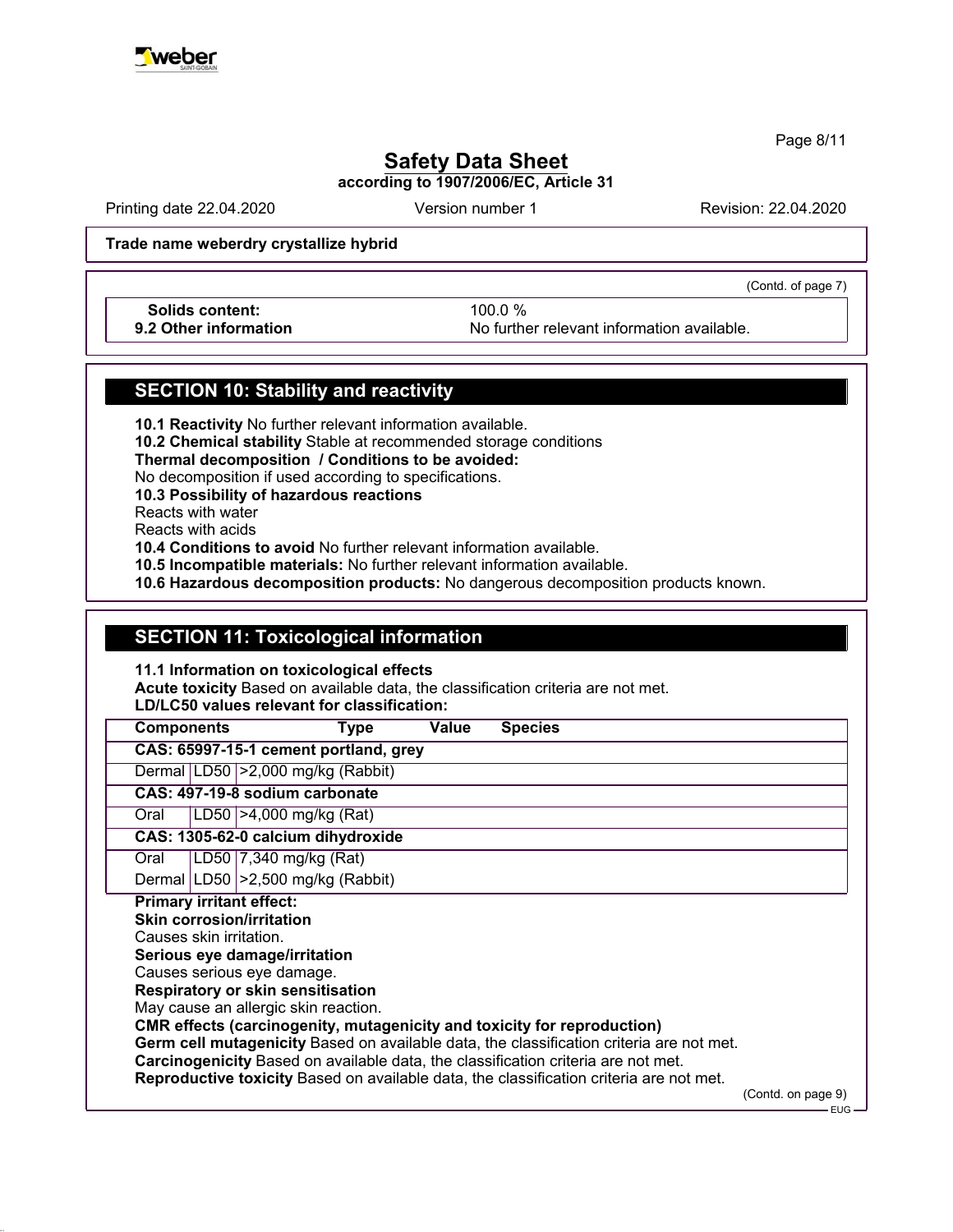

Page 9/11

# **Safety Data Sheet**

**according to 1907/2006/EC, Article 31**

Printing date 22.04.2020 **Revision: 22.04.2020** Version number 1 Revision: 22.04.2020

(Contd. of page 8)

**Trade name weberdry crystallize hybrid**

### **STOT-single exposure**

May cause respiratory irritation.

**STOT-repeated exposure** Based on available data, the classification criteria are not met. **Aspiration hazard** Based on available data, the classification criteria are not met.

## **SECTION 12: Ecological information**

### **12.1 Toxicity**

**Aquatic toxicity:** Not classified as harmful to aquatic life

### **Type of test Effective concentration Method Assessment**

## **CAS: 497-19-8 sodium carbonate**

LC50/96h 300 mg/l (Lepomis macrochirus (Sunfish))

EC50/48h  $|265 \text{ mg/l}$  (Daphnia magna)

## **CAS: 1305-62-0 calcium dihydroxide**

LC50/96h | 158 mg/l (Daphnia magna)

>50.6 mg/l (Fish)

 $EC50/48h$  49.1 mg/l (Daphnia magna)

### EC50/72h 184.57 mg/l (Algae)

**12.2 Persistence and degradability** No further relevant information available.

**12.3 Bioaccumulative potential** No further relevant information available.

### **Behaviour in environmental systems:**

**12.4 Mobility in soil** No further relevant information available.

### **Ecotoxical effects:**

#### **Remark:**

The product contains substances which cause a local pH change and thus have a detrimental effect on fish and bacteria.

## **Additional ecological information:**

**General notes:** Do not allow product to reach ground water, water course or sewage system. **12.5 Results of PBT and vPvB assessment**

**PBT:** Does not contain PBT substances.

**vPvB:** Does not contain vPvB substances.

**12.6 Other adverse effects** No further relevant information available.

## **SECTION 13: Disposal considerations**

**13.1 Waste treatment methods**

**Recommendation** Dispose of the product in accordance with national and local regulations. **European waste catalogue**

Possible waste code. The concrete waste code depends on the source of the waste.

HP4 | Irritant - skin irritation and eye damage

(Contd. on page 10)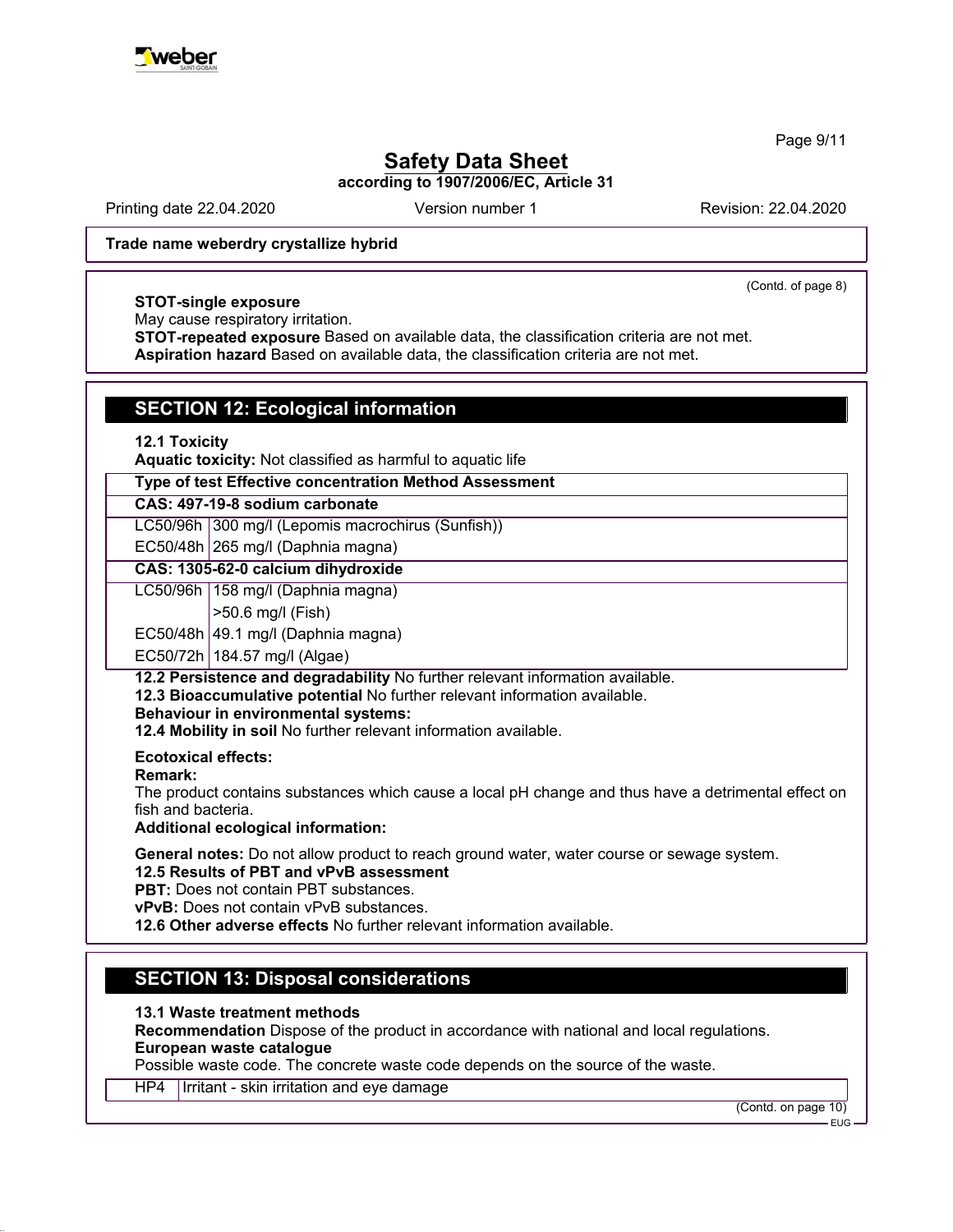

Page 10/11

# **Safety Data Sheet**

**according to 1907/2006/EC, Article 31**

Printing date 22.04.2020 **Revision: 22.04.2020** Version number 1 Revision: 22.04.2020

(Contd. of page 9)

## **Trade name weberdry crystallize hybrid**

## HP5 Specific Target Organ Toxicity (STOT)/Aspiration Toxicity

HP13 Sensitising

## **Uncleaned packaging:**

**Recommendation:**

Empty contaminated packagings thoroughly. They may be recycled after thorough and proper cleaning.

Disposal must be made according to official regulations.

**Recommended cleaning agent:** Thoroughly shake out sacks.

## **SECTION 14: Transport information**

| 14.1 UN-Number<br>ADR, IMDG, IATA                                                 | Void            |
|-----------------------------------------------------------------------------------|-----------------|
| 14.2 UN proper shipping name<br>ADR, IMDG, IATA                                   | Void            |
| 14.3 Transport hazard class(es)                                                   |                 |
| ADR, ADN, IMDG, IATA<br><b>Class</b>                                              | Void            |
| 14.4 Packing group<br><b>ADR, IMDG, IATA</b>                                      | Void            |
| 14.5 Environmental hazards:                                                       | Not applicable. |
| 14.6 Special precautions for user                                                 | Not applicable. |
| 14.7 Transport in bulk according to Annex II of<br><b>Marpol and the IBC Code</b> | Not applicable. |
| <b>UN "Model Regulation":</b>                                                     | Void            |

## **SECTION 15: Regulatory information**

**15.1 Safety, health and environmental regulations/legislation specific for the substance or mixture**

**Labelling according to Regulation (EC) No 1272/2008** cf. section 2

**Directive 2012/18/EU Named dangerous substances - ANNEX I** None of the ingredients is listed. **REGULATION (EC) No 1907/2006 ANNEX XVII** The marketing and use of cement is subject to a restriction on the content of soluble Cr (VI) (REACH Annex XVII point 47 Chromium VI compounds) Conditions of restriction: 47

(Contd. on page 11)

EUG